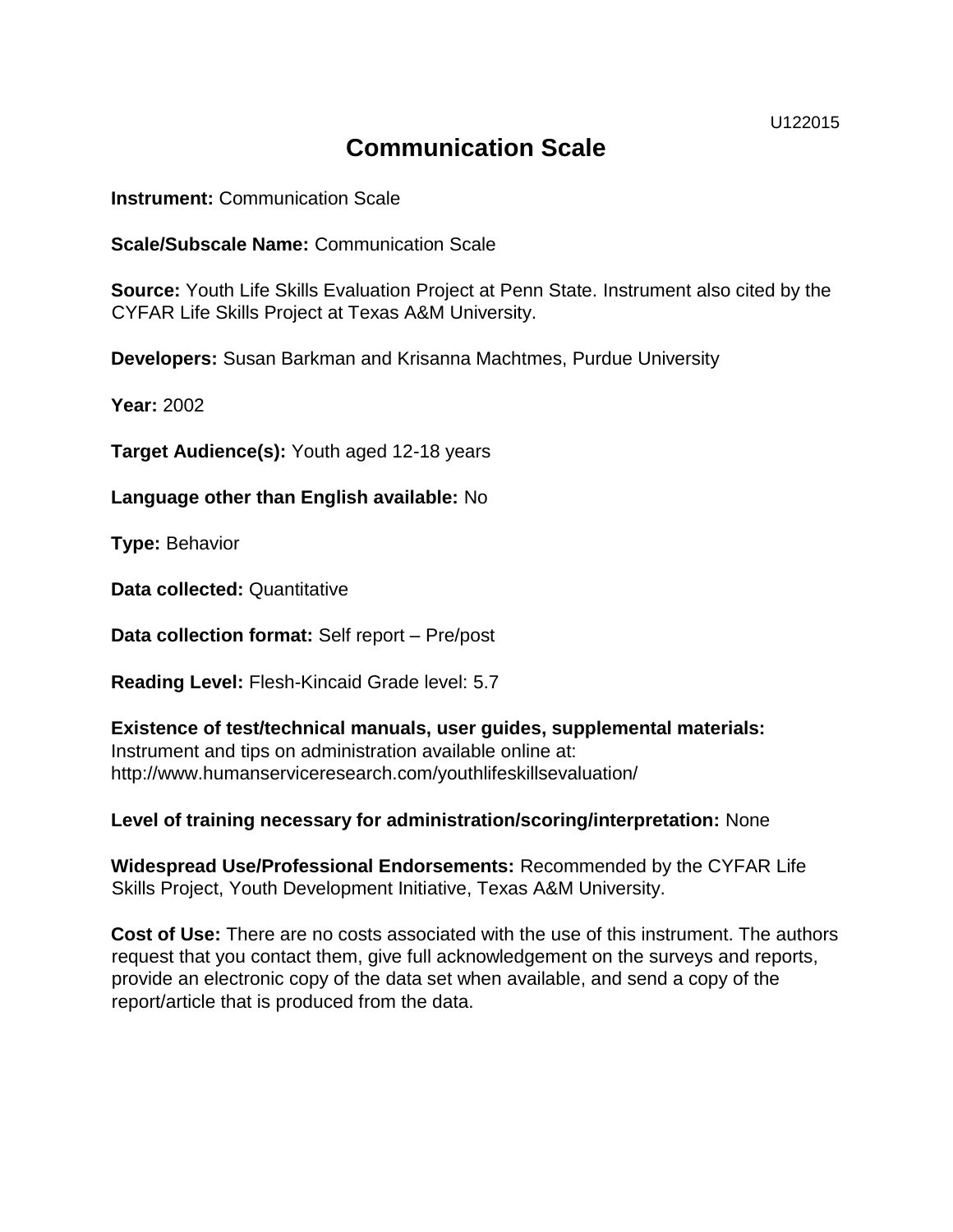**Description:** This 23-item scale assesses youth's ability to communicate by examining the frequency of use of the following skills that are needed to use effective communication practices.

- 1. Awareness of one's own styles of communication
- 2. Understanding and valuing different styles of communication
- 3. Practicing empathy
- 4. Adjusting one's own styles of communication to match others' styles. (Communicative adaptability)
- 5. Communication of essential information
- 6. Interaction management

#### **Psychometrics:**

*Information on reliability and validity are provided below. If information on a particular psychometric was not found, it is indicated as "no information provided." It should be noted that this is not necessarily an indication of a lack of reliability or validity within a particular scale/instrument, but rather a lack of rigorous testing, for various reasons, by the developers or other researchers.* 

**Reliability:** *A correlation of at least .80 is suggested for at least one type of reliability as evidence; however, standards range from .5 to .9 depending on the intended use and context for the instrument.* 

**Internal Consistency:** .79 **Inter-rater reliability:** No information provided **Test-Retest:** No information provided

#### **Validity:** *The extent to which a measure captures what it is intended to measure.*

**Content/Face Validity:** No information provided **Criterion Validity:** No information provided **Construct Validity:** No information provided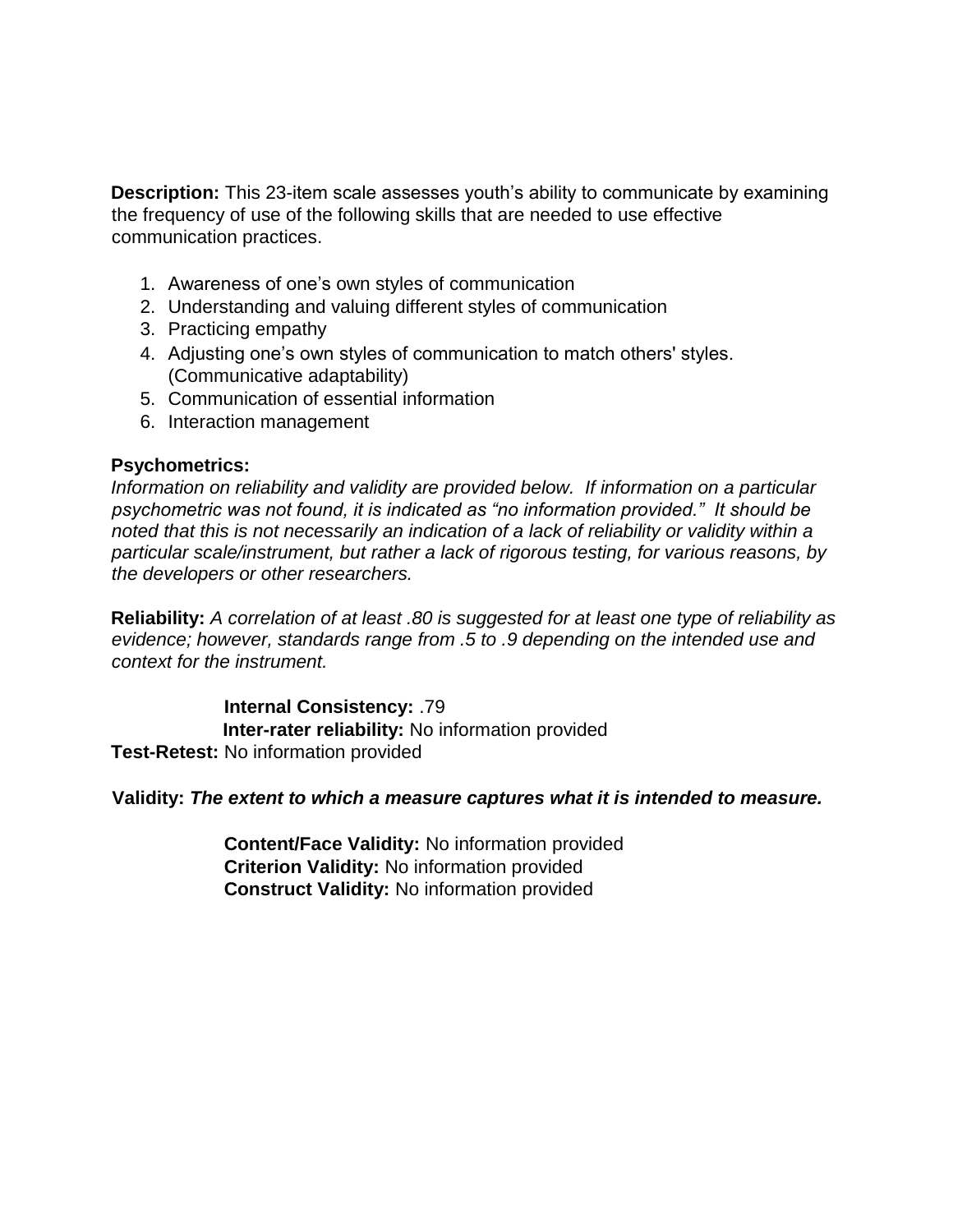# **CONSTRUCT: Communication**

**Scale Name:** Communication Scale

**Developers:** Susan Barkman and Krisanna Machtmes, Purdue University

**Instructions:** Circle the number that best corresponds to how often you did what is described in the last 30 days. For example, if you circle 4 for a statement that means you always do what is described in the statement.

## **Scale:**

0=Never, 1=Rarely, 2=Sometimes, 3=Often, 4=Always

## **Items:**

- 1. I use my tone of voice to reinforce what I am trying to say.
- 2. I don't hear everything a person is saying, because I am thinking about what I want to say. (R)
- 3. When talking to someone, I try to maintain eye contact.
- 4. My body language reinforces what I am trying to say.
- 5. I interrupt other people to say what I want to say before I forget it.(R)
- 6. I recognize when two people are trying to say the same thing, but in different ways.
- 7. I try to watch other people's body language to help me understand what they are trying to say.
- 8. I recognize when people are using their hands to reinforce what they are saying.
- 9. I recognize when a person is listening to me, but not hearing what I am saying.
- 10.I use my own experiences to let my friends know that I understand what they are going through.
- 11.When I am listening to someone, I try to understand what they are feeling.
- 12.I try to see the other person's point of view.
- 13.I change the way I talk to someone based on my relationship with them (i.e., friend, parent, teacher, etc.)
- 14.I try to respond to what someone is saying, rather than just reacting to their tone of voice.
- 15.To help a person understand me, I change the way I speak based on how the other person is talking to me.
- 16.I find it easy to get my point across.
- 17.I use my hands to illustrate what I am trying to say.
- 18.I organize thoughts in my head before speaking.
- 19.I use body language to help reinforce what I want to say.
- 20.I make sure I understand what another person is saying before I respond.
- 21.I rephrase what another person said, to make sure that I understood them.
- 22.When someone gets mad, I change my tone of voice to help calm them down.
- 23.I find ways to redirect the conversation when people rattle on and on.